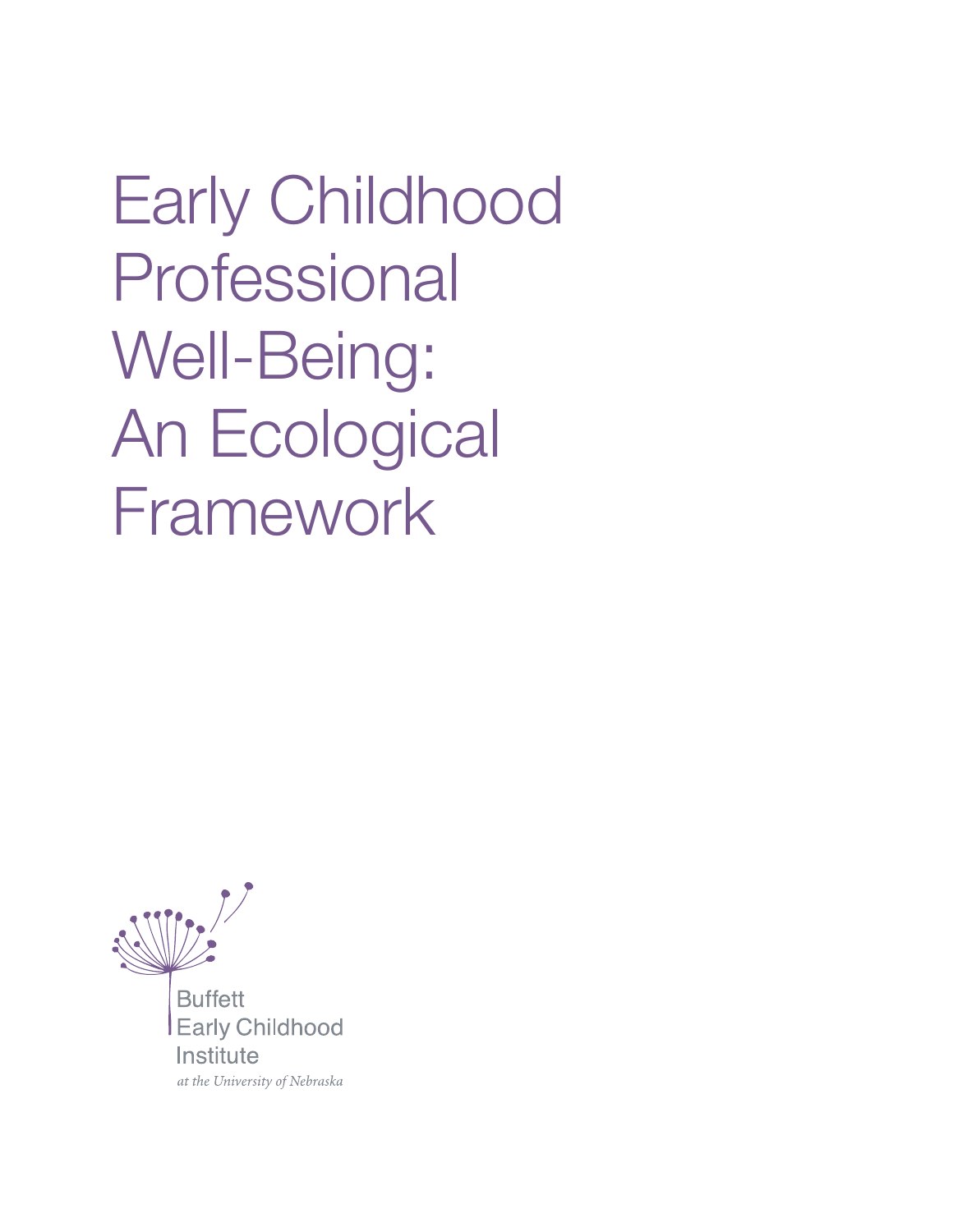#### **CITATIONS**

Suggested Citation:

Gallagher, K.C. & Roberts, A.M. (2022). *Early Childhood Professional Well-Being: An Ecological Framework*. Retrieved from the Buffett Early Childhood Institute website: buffettinstitute.nebraska.edu/research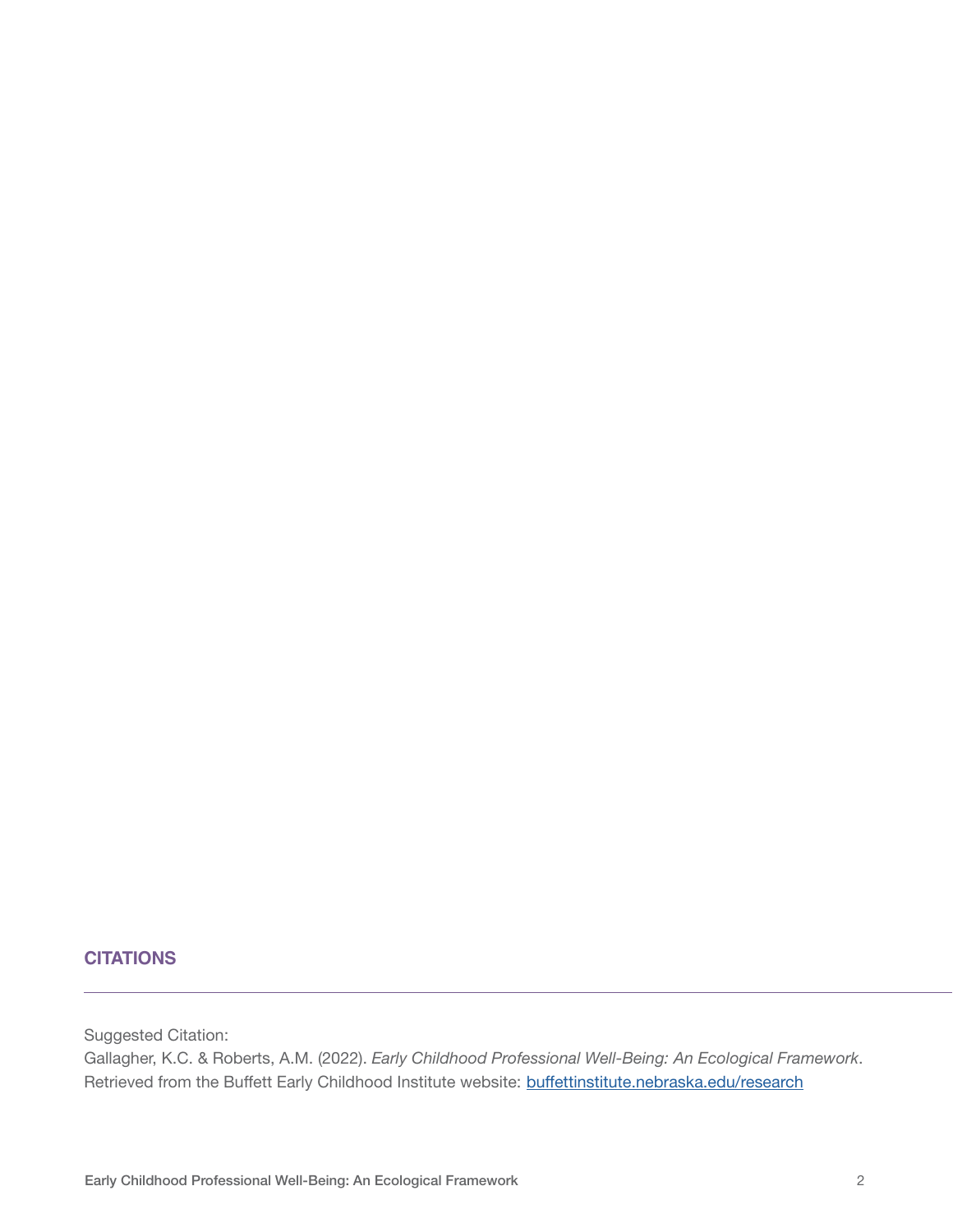## An Ecological Framework



The Early Childhood Professional Well-Being Framework was designed to provide an ecological perspective on the individual and contextual factors associated with early childhood professional wellbeing. The framework elements and proposed factors can guide research on early childhood settings as well as assist in designing interventions to enhance workforce well-being. Adapted from a clinician wellbeing model (Brigham et al., 2018), and consistent with bioecological systems theory (Bronfenbrenner & Morris, 2006), the child's well-being and development are conceptualized as the center of the model, nested in relationship and interaction with the early childhood professional, whose well-being is essential to bring about quality interactions with the child (IOM/NAS, 2015). Creating an ecological frame for the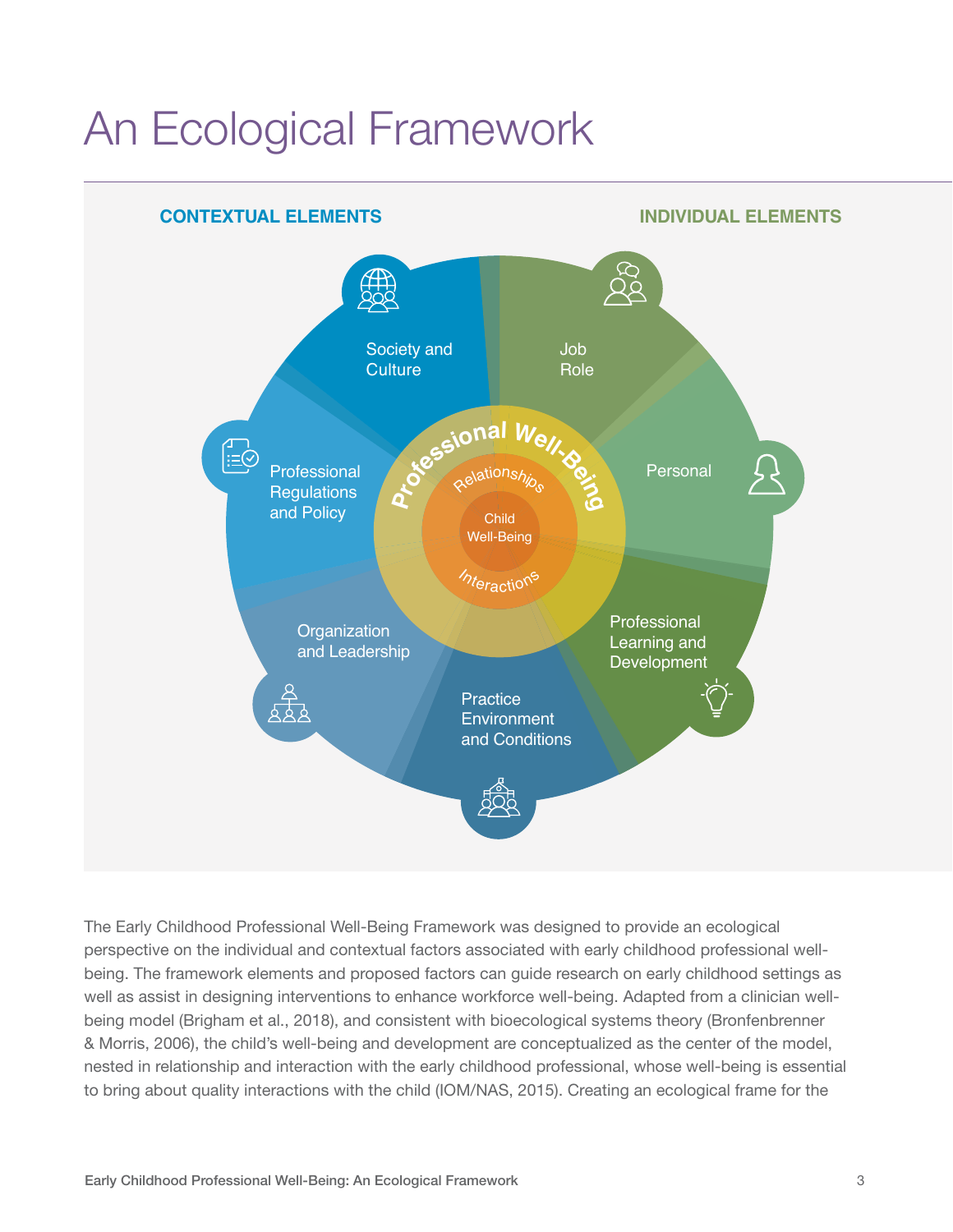development of the early childhood professional's well-being are contextual and individual systemic elements. While no element is assumed to be more influential than any other, this framework proposes that contexts may have greater potential influence on a professional's well-being than personal elements. Within each systemic element are listed proposed factors that may contribute to the professional's well-being, many of which have an emergent evidence base.

Significant research has examined aspects of professionals' personal well-being and their associations with health outcomes (Whitaker, et al., 2014), turnover (Wells, 2015), interaction with children (Cassidy, et al., 2011), and child outcomes (Roberts et al., 2016). However, the onus of being well cannot be assigned to professionals alone, and it is apparent that a model is needed that considers a more comprehensive ecological approach. A small and growing body of work has examined how features of contexts, such as working conditions, wages and benefits, and workplace climate relate to well-being (Jeon & Ardeleanu, 2020; Kwon et al., 2020; Roberts et al., 2019). While the framework is most applicable to professionals who work in formal, group-based settings (e.g., centers and schools), we anticipate that it can be adapted to fit a range of early care and education settings, including home-based settings.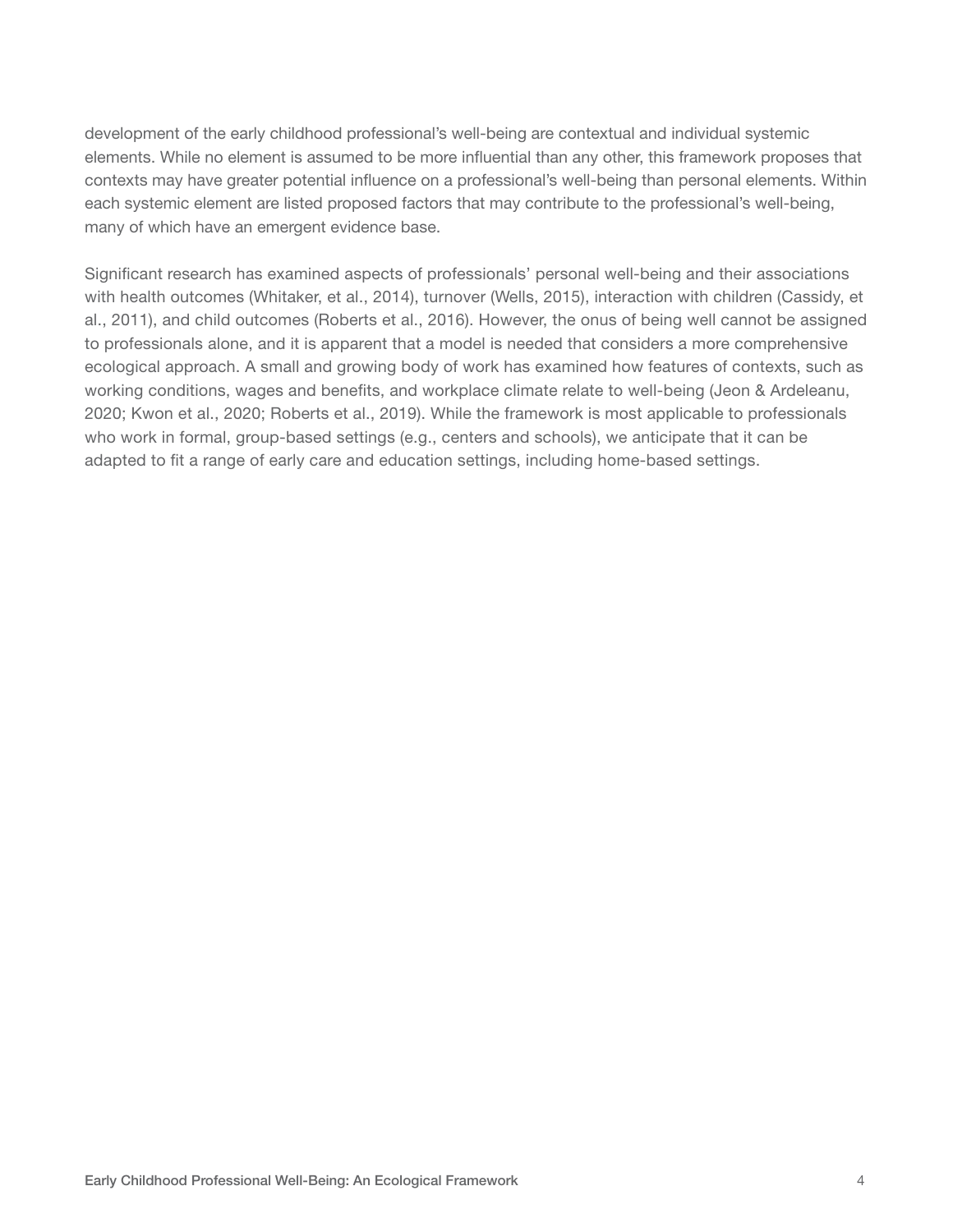### Job Role

Job Role refers to the characteristics associated with professionals' title and daily responsibilities as well as perceptions and status associated with that role. The role an early childhood professional serves in the workplace may be associated with well-being at work. An early childhood professional's role is typically associated with characteristics of children and families served, such as children's ages (infant/toddler vs. preschool), family circumstances and care needs, and ability status (e.g., early intervention). Job role may include career stage (e.g., seniority and years of service), education requirements to serve in that role (e.g. CDA vs. BA), and associated **compensation** (e.g., salaried vs. hourly). Sources of potential stress may impact well-being and include a balance of job demands, autonomy, and how responsibility is aligned with authority and decisionmaking. The professional's efficacy in the role, or power to engage in effective interactions with children and families, is likely affected and impacts the professional's well-being, and may vary with job role. While power differentials and privilege or stigma may be accorded to the job title and role, these are elaborated in the element of Organization and Leadership.



#### **PROPOSED FACTORS**

Alignment of responsibility, authority, and decisionmaking

Associated compensation

Autonomy

Career stage

Children and families served

**Demands** 

Educational requirements

Responsibilities

Self-efficacy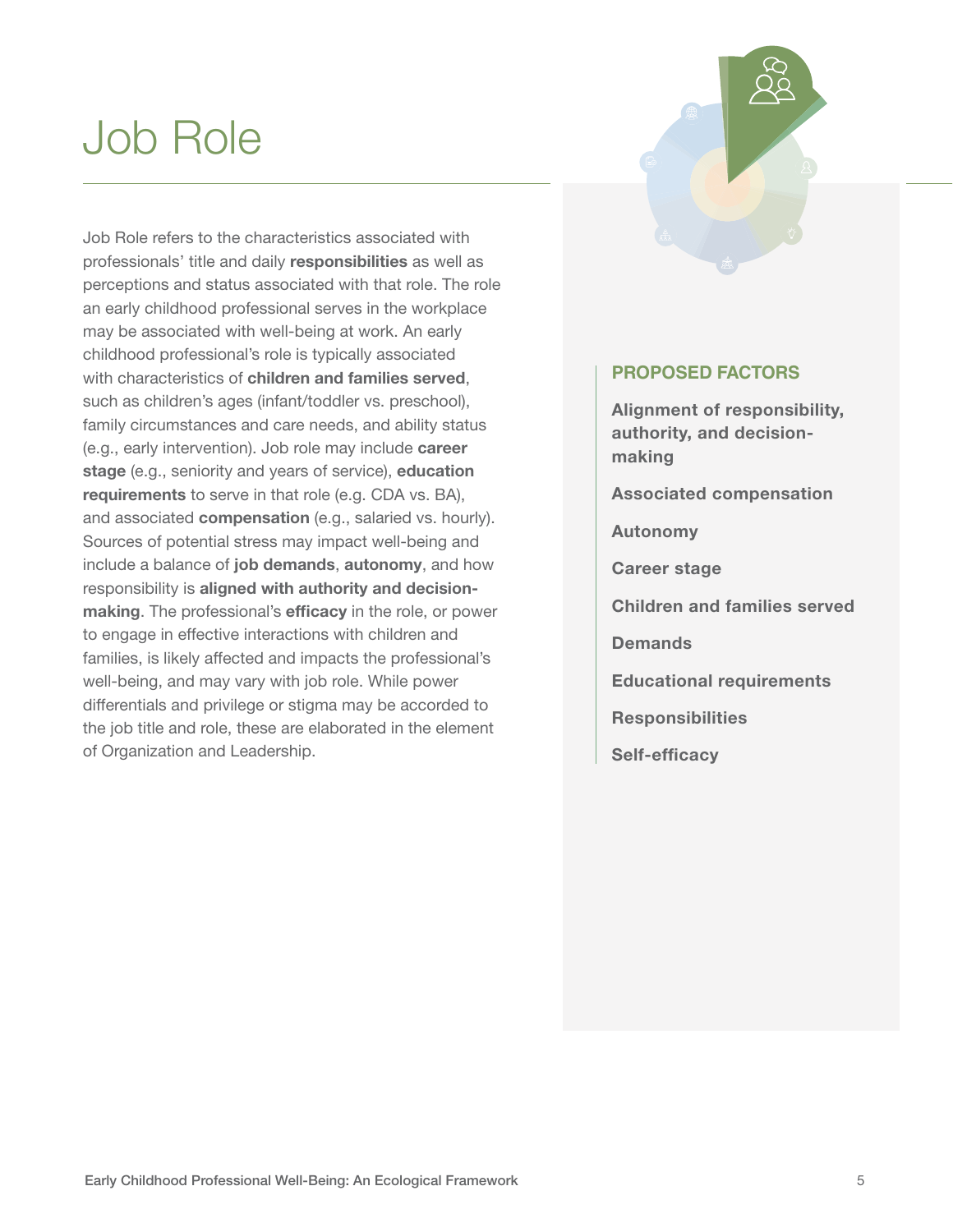### Personal

The personal perceptions and characteristics that early childhood professionals bring to their workplace interact with the workplace environment and circumstances to influence ongoing well-being. A professional's lived experience, personality, mental health, and history of trauma affect how the professional interacts with children, families, and colleagues, and how they experience the stressors in an early childhood setting. Self-care practices and physical health may influence how the professional experiences the physical and emotional demands of working with young children and their families. Values, ethics, morals, and spiritual practices may influence how professionals experience the work and stress, how they respond, and how included they feel in the workplace culture. Features of a professional's personal life, such as family dynamics, relationships, financial status, and hobbies may provide a buffer for the stresses of a demanding role, or act as additional barriers to well-being. Finally, and importantly, the individual professional's sense of purpose or mission in their work may influence their experience of well-being, inside and out of the workplace, and may affect their desire to stay in the profession.

#### **PROPOSED FACTORS**

Family dynamics Financial status History of trauma Lived experience Mental health Outside interests or hobbies **Personality** Physical health Relationships and social support Self-care practices Sense of purpose or mission **Spirituality** Values, ethics, morals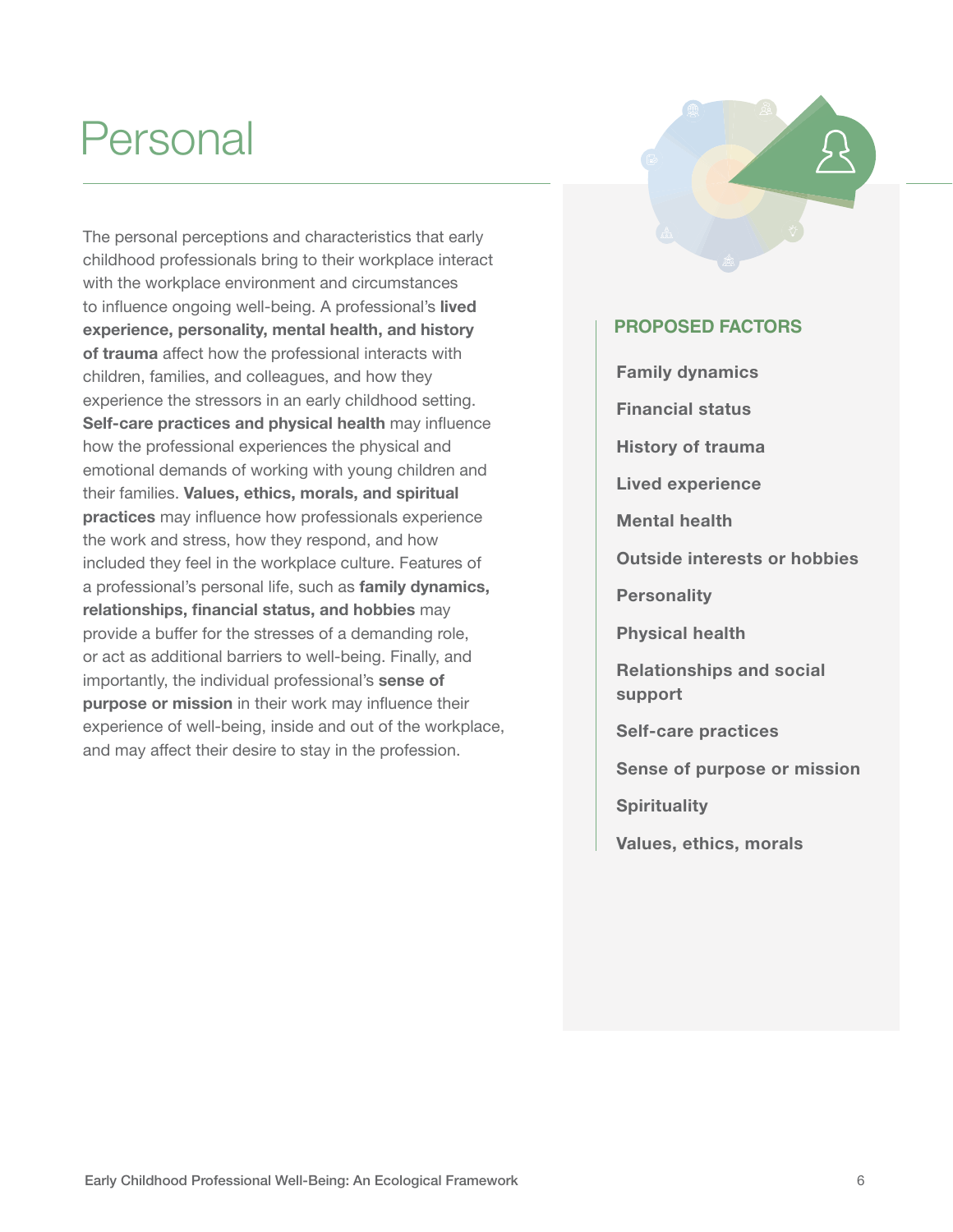### Professional Learning & Development

Early childhood professionals come to their role with knowledge, skills, and competencies; however, these qualities can also be enhanced over time, and doing so may enhance well-being. Professional learning can manifest as formal education, individual professional development, center-based learning, and coaching or mentoring. A professional may increase educational attainment, pursuing an associate's or bachelor's degree, and may increase teaching competencies and pedagogical skills. Professional development opportunities and coaching may support enhancing communication skills and social-emotional competence, including interpersonal skills, in order to improve relationships with children, families, and colleagues. Professional learning to support leadership and administrative skills, provides opportunities for professional growth and potentially leads to career advancement, which may enhance well-being. Formal career ladders can also provide a visible path for professional advancement. Finally, professional development can include interventions to support increasing the executive functioning and resilience of professionals, skills that are essential for well-being, in and out of the workplace.



#### **PROPOSED FACTORS**

Career ladders

Communication skills

Educational attainment

Executive functioning

Knowledge

Leadership and administrative skills

**Resilience** 

Social-emotional competence

Teaching/pedagogical skills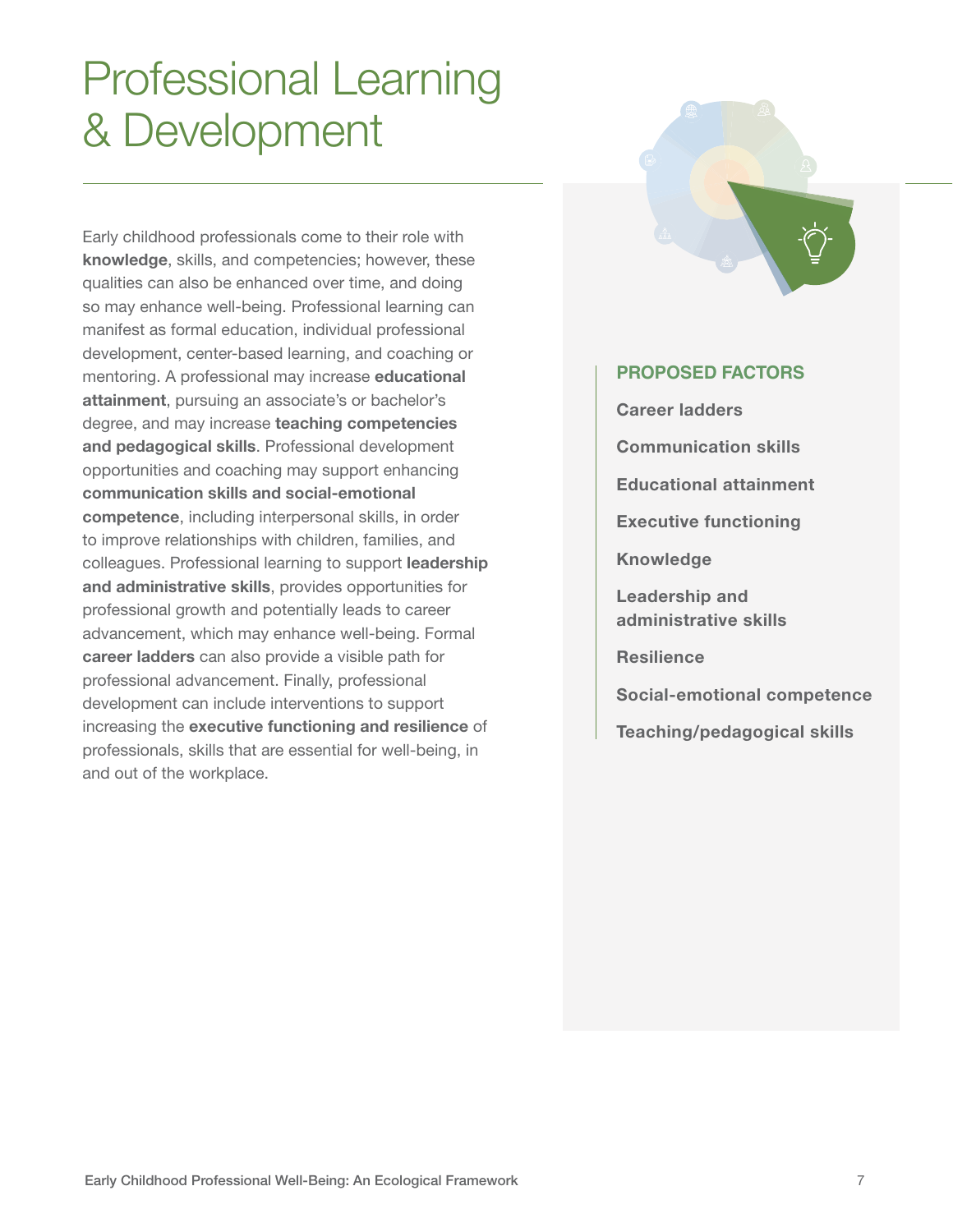### Practice Environment & Conditions

Practice environment and conditions refer to the characteristics of the work setting, most commonly the classroom, school, home (e.g., family child care home), or center. Early childhood professionals' wellbeing may be impacted by the availability of supplies and resources as well as the physical environment. For example, furnishings, such as access to adult furniture or the presence of a break room may impact professional self-care opportunities and health outcomes. The curriculum or educational philosophy may influence activities, routines, pedagogy, and may offer direction, structure, or guidance to educators. Class sizes and ratios include how many children and adults are present in the environment, which may contribute to the extent to which adults feel equipped to meet classroom demands. Furthermore, workday structure encompasses working hours (e.g., consistency of one's schedule, the duration of workday), including providing breaks, which has implications for well-being as well as a multitude of related factors (e.g., self-care practices, pay, sense of meaning, etc.). Professionals' well-being may also be determined by relationships they have at work, including relationships with families and caregivers, professional relationships, and team structures and function (e.g., how well professionals work together).



#### **PROPOSED FACTORS**

Class size and ratios

Curriculum or educational philosophy

Physical environment

Professional relationships

Relationships with parents and caregivers

Supplies and resources

Team structures and function

Workday structure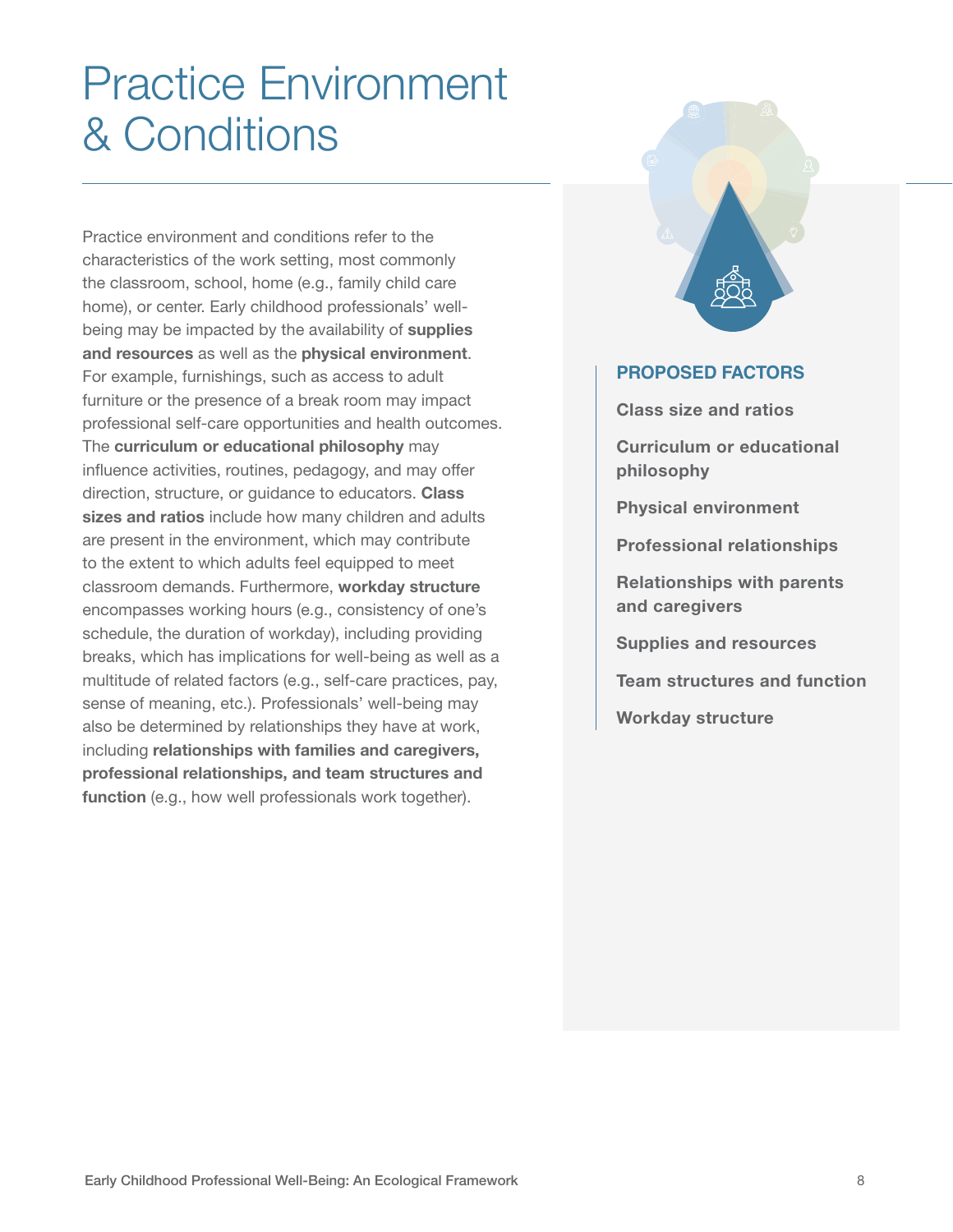### **Organization** & Leadership

Organizational culture, or the values, expectations, and norms of the workplace, can affect how professionals perceive acceptance and value within the organization. Leadership, communication, and power dynamics/ organizational hierarchy may all influence who is involved in making decisions, transparency, how information is relayed, and professionals' sense of inclusion or influence. Compensation and benefits can directly impact professionals' well-being and how they care for themselves and their families. Diversity captures a range of differences among staff and includes race, ethnicity, gender, religion, language, and disability status. In early care and education, it is particularly important to consider staff diversity in relation to the diversity of children and families served. Equity includes procedures, processes, commitments, and distribution of resources which promote justice and fairness. In contrast, the experience of harassment or discrimination at work can be extremely harmful to one's sense of **safety** and well-being. Lastly, it is important to consider staff support, including coaching and mentoring opportunities as a factor contributing to well-being.



### **PROPOSED FACTORS**

Compensation and benefits

Diversity, equity, and inclusion

Harassment and discrimination

Internal communication

Leadership

Organizational culture

Power dynamics and organizational hierarchy

Staff support

Workplace safety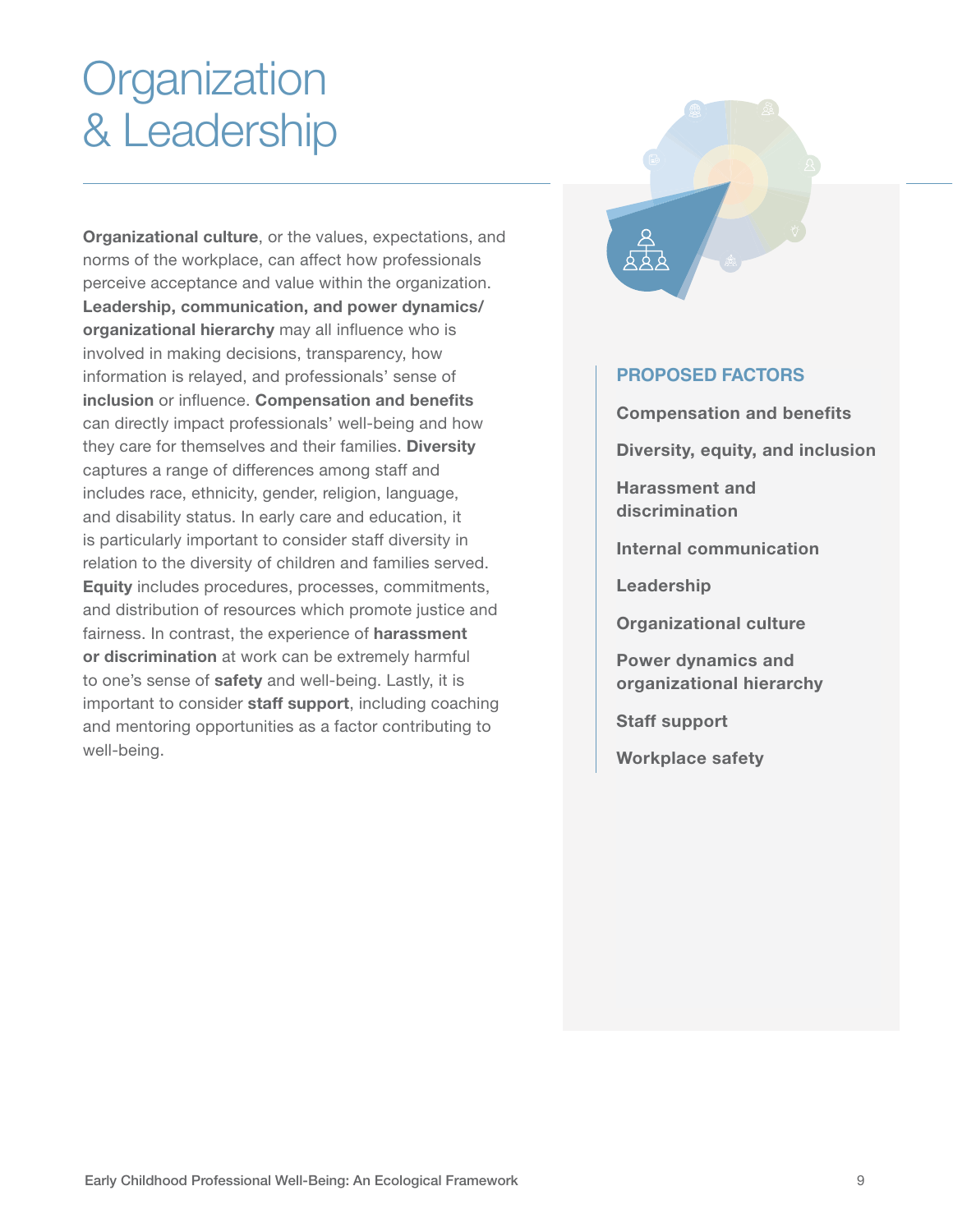### **Professional** Regulations & Policy

Early care and education is a heavily regulated and accountable industry, managed by departments of education, health and human services, and licensing. Relatedly, funding structure and availability varies by ECE settings, determined in part by state governance and national and local policies. Funding and policies can create both stressors and opportunities for professionals, particularly those who manage ECE programs or must abide by the related policy requirements. In fact, professionals are subject to a variety of regulations and policies that govern aspects of their work. Some of these may increase access to well-being, such as educational and scholarship opportunities or union membership. Others can be experienced as stressful, if not properly supported, such as required accountability assessments, maintaining licensing and professional certification, accreditation, and quality improvement requirements. State- and national-level governance may provide oversight and set policy that may influence well-being. Finally, professionals' well-being may be affected by access to other early childhood services, such as early childhood mental health consultation or early intervention services.



### **PROPOSED FACTORS**

Accountability assessments

**Accreditation** 

Funding structure and availability

**Governance** 

HR policies and compensation

Licensing

National and state education/ child care policies

Professional certifications and credentials

Quality Rating and Improvement Systems (QRIS)

Service access

Scholarship and training opportunities

Teacher/child care unions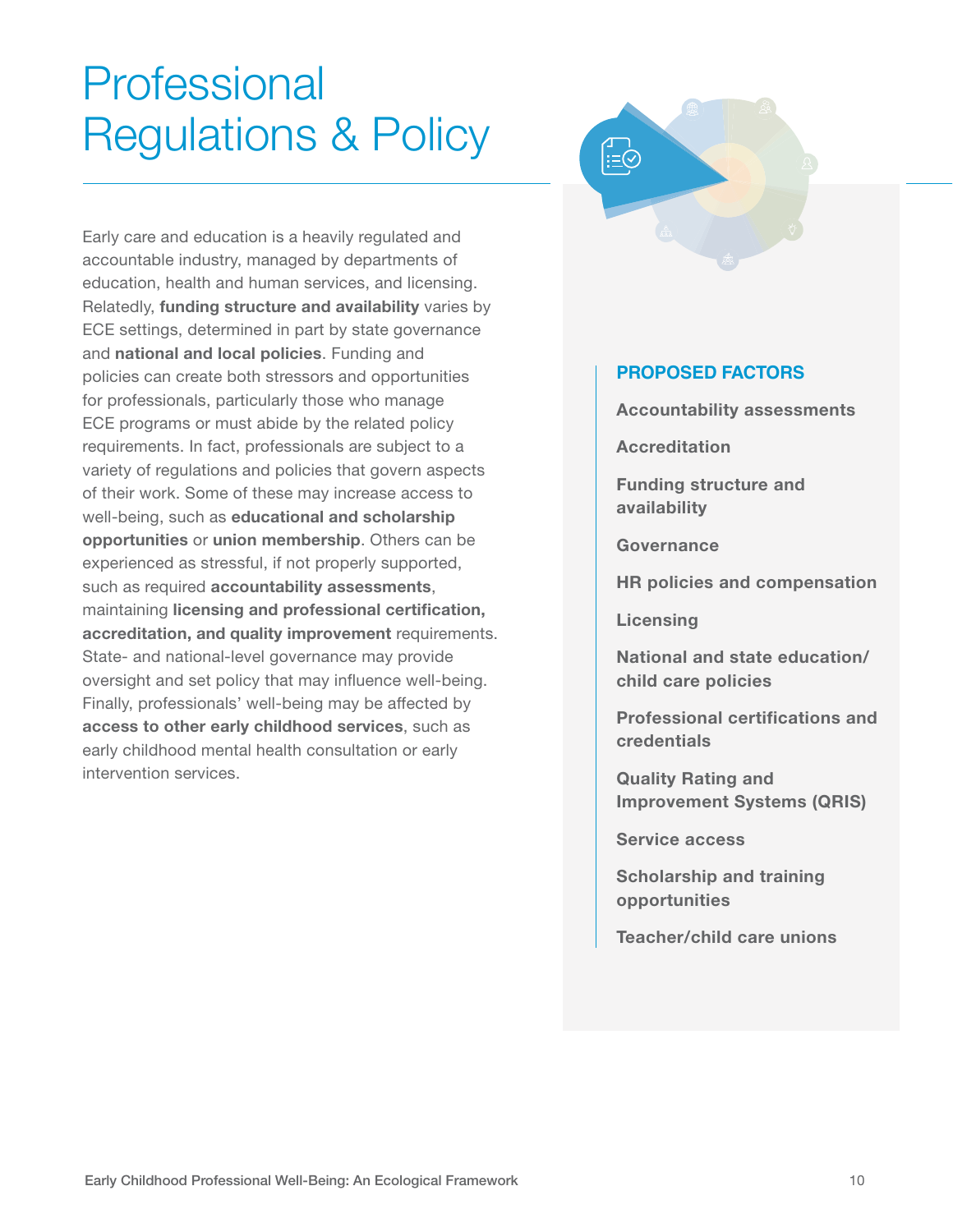### Society & Culture

Social and cultural factors capture macrosystemlevel characteristics that can impact well-being in the workplace and beyond. Early childhood professionals may make decisions that impact their well-being based on the **political and economic context**, such as availability and affordability of health services determined, in part, by health care policies. Furthermore, bias, discrimination, and oppression confer disproportionate access to resources and opportunities. This includes social determinants of health such as access to access to education, employment, health care systems, housing, income and wealth, public safety, and transportation. For example, discriminatory practices in housing (redlining; racist loan practices) have shaped access to housing, and consequently, career opportunities, schools, and transportation, which shape opportunity for social and economic mobility. When considering the early childhood workforce, these social and cultural factors often determine who has (or had) access to certain opportunities, and who has power and privilege at work and in other contexts. Finally, media portrayal is also very important. The way information is communicated about individuals with shared identities and affiliations shapes biases, social norms, and societal expectations. Particularly relevant to early care and education are expectations around caregiving, including the perceived value of caregivers/educators and the supports they need. These expectations then shape professional reputation, funding, compensation structure, expectations, and identities of early care and education professionals.



#### **PROPOSED FACTORS**

Bias, discrimination, and oppression

Media portrayal

Political and economic context

Power and privilege

Social determinants of health

Social stigma

Societal expectations and social norms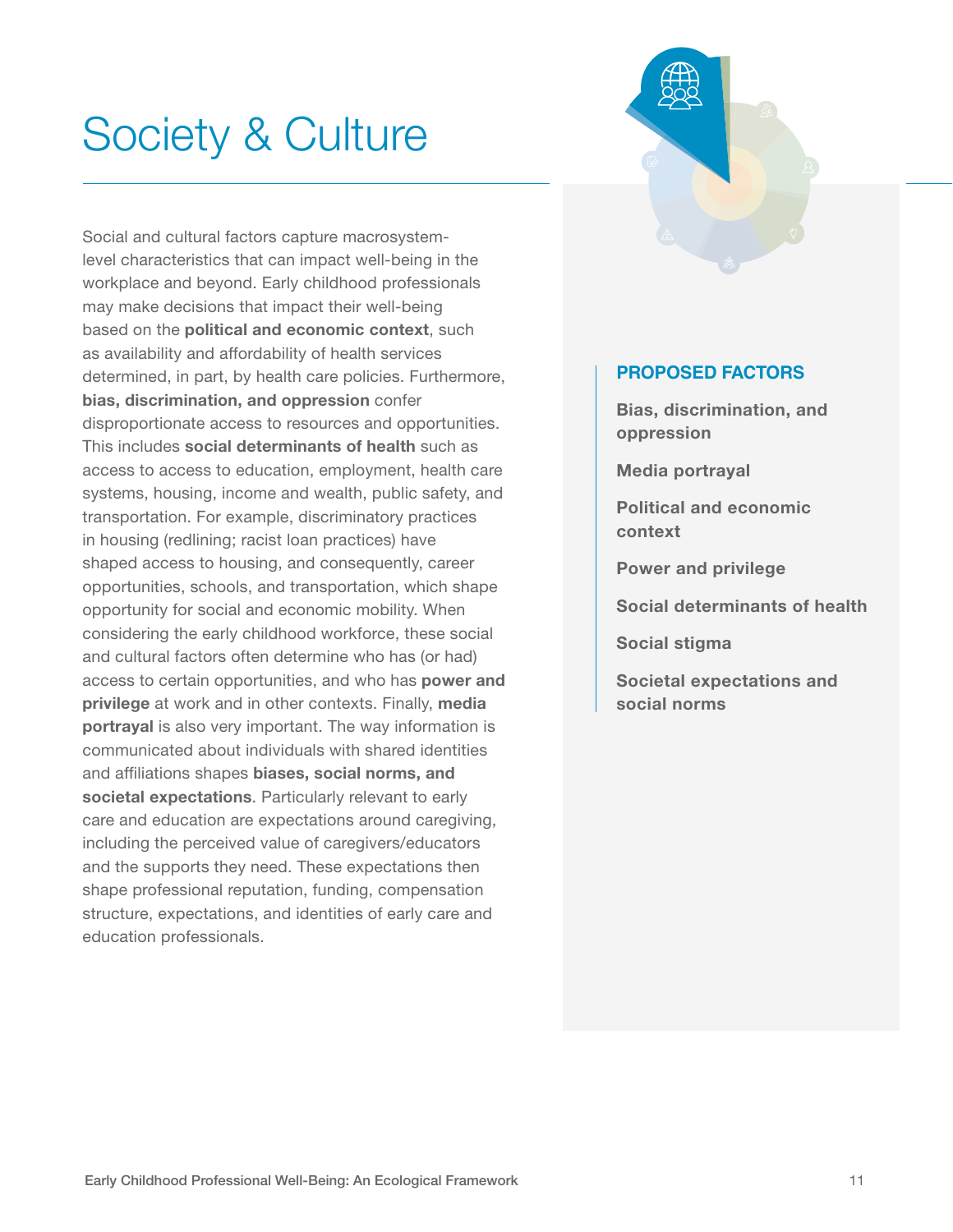# Concluding Thoughts

The purpose of articulating this framework is to support design thinking related to prevention and intervention practice, as well as research, program evaluation, and continuous learning. This framework serves as an important call to designing work that is ecological in nature, taking into account the multiple individual and contextual factors that drive the well-being of early childhood professionals, and ultimately, the effectiveness of early childhood education. Much as Bronfenbrenner (1979) called for the study of children from a perspective of development occurring in nested systems of support, this framework is meant to challenge our own work and that of others to consider how teacher and child well-being are nested in the contextual nature of programs, regulatory systems, and society as a whole. The individual professional's well-being and effectiveness are reflected in Person, in Process, and Context over Time (Bronfenbrenner & Morris, 2006), such that simple interventions are unlikely to convey a sustainable impact. Therefore, research and funding must consider complexity and synergy in its content and processes. Admittedly, while no single study or intervention can encompass all of the proposed factors, the individual and contextual perspectives should always be considered. Engagement in efforts to enhance the wellbeing of the early childhood workforce warrants asserting that powerful impact of early care and education rests with the effectiveness of early childhood professionals. We contend that investing in the professional's well-being equal to, if not above all other professional investments, is our first task.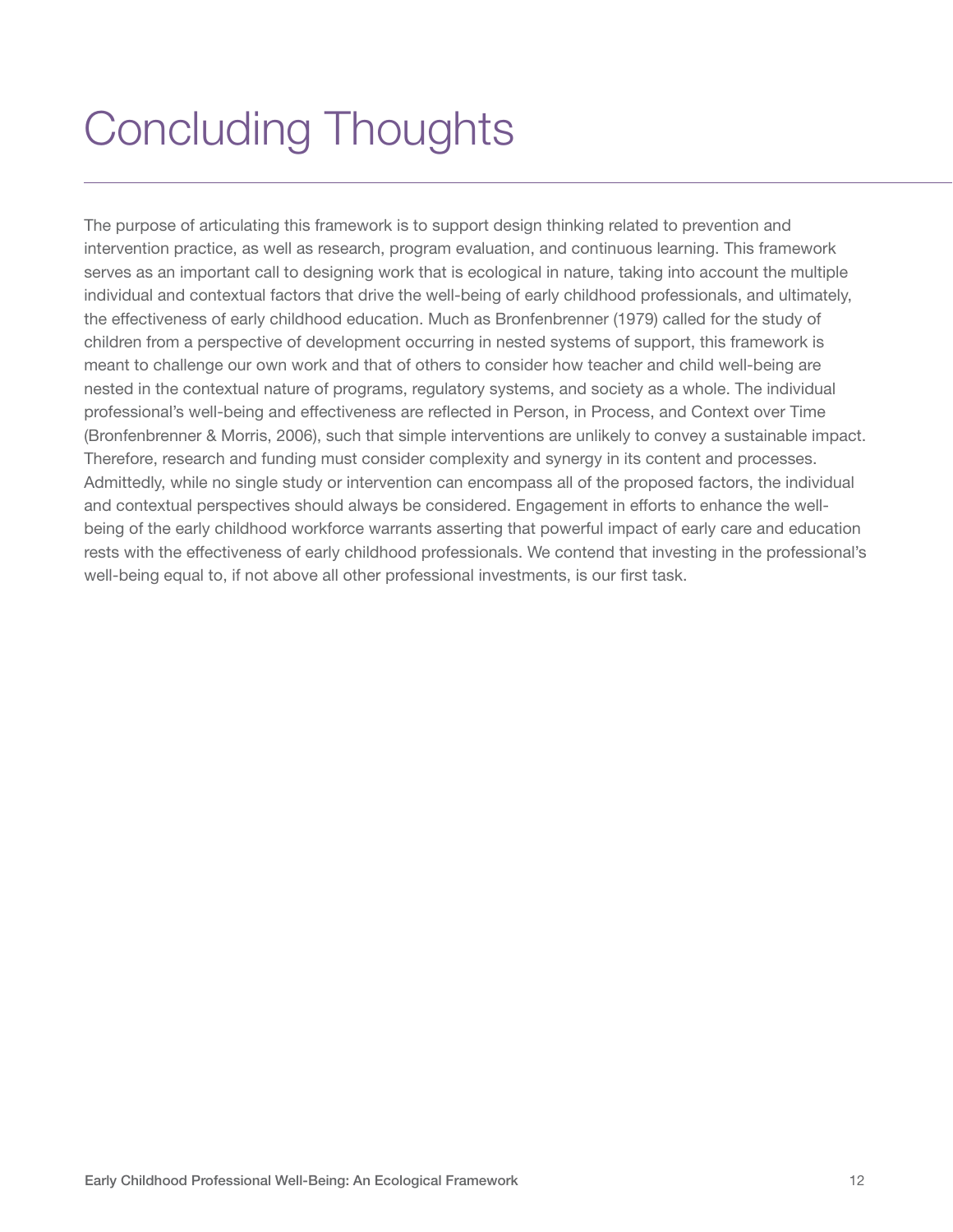### References and Resources

Brigham, T., C. Barden, A. L. Dopp, A. Hengerer, J. Kaplan, B. Malone, C. Martin, M. McHugh, & L. M. Nora. (2018). A journey to construct an all-encompassing conceptual model of factors affecting clinician well-being and resilience. NAM Perspectives. https://doi.org/10.31478/201801b

Bronfenbrenner, U. (1979). *The ecology of human development*. Harvard University Press.

Bronfenbrenner, U., & Morris, P. A. (2006). The bioecological model of human development. In R. M. Lerner & W. Damon (Eds.), *Handbook of child psychology: Theoretical models of human development* (pp. 793–828). John Wiley & Sons Inc.

Cassidy, D. J. (2017). Teacher work environments are toddler learning environments: Teacher professional well-being, classroom emotional support, and toddlers' emotional expressions and behaviours, *Early Child Development and Care, 187*(11), 1666-1678. https://doi.org/10.1080/03004430.2016.1180516

Institute of Medicine and National Research Council (2015). *Transforming the Workforce for Children Birth Through Age 8: A Unifying Foundation*. The National Academies Press. https://doi.org/10.17226/19401.

Jeon, L., & Ardeleanu, K. (2020). Work climate in early care and education and teachers' stress: Indirect associations through emotion regulation. *Early Education and Development, 31*(7), 1031-1051. https://doi.org/ 10.1080/10409289.2020.1776809

Jeon, L., Buettner, C. K., & Grant, A. A. (2017). Early childhood teachers' psychological well-being: Exploring potential predictors of depression, stress, and emotional exhaustion. *Early Education and Development, 29*(1), 53-69. https://doi.org/10.1080/10409289.2017.1341806

Kwon, K. A., Ford, T. G., Salvatore, A. L., Randall, K., Jeon, L., Malek-Lasater, A., Ellis, N., Kile, M., Horm, D., Geun Kim, S., & Han, M. (2020). Neglected elements of a high-quality early childhood workforce: Whole teacher well-being and working conditions. *Early Childhood Educ Journal, 50*, 157–168. https://doi. org/10.1007/s10643-020-01124-7

Roberts, A. M., Gallagher, K. C., Daro, A. M., Iruka, I. U., & Sarver, S. L. (2019). Workforce well-being: Personal and workplace contributions to early educators' depression across settings. Journal of Applied Developmental Psychology, 61, 4-12. https://doi.org/10.1016/j.appdev.2017.09.007

Roberts, A. M., LoCasale-Crouch, J., Hamre, B. K., & DeCoster, J. (2016) Exploring teachers' depressive symptoms, interaction quality, and children's social-emotional development in Head Start, Early Education and Development, 27(5), 642-654. https://doi.org/10.1080/10409289.2016.1127088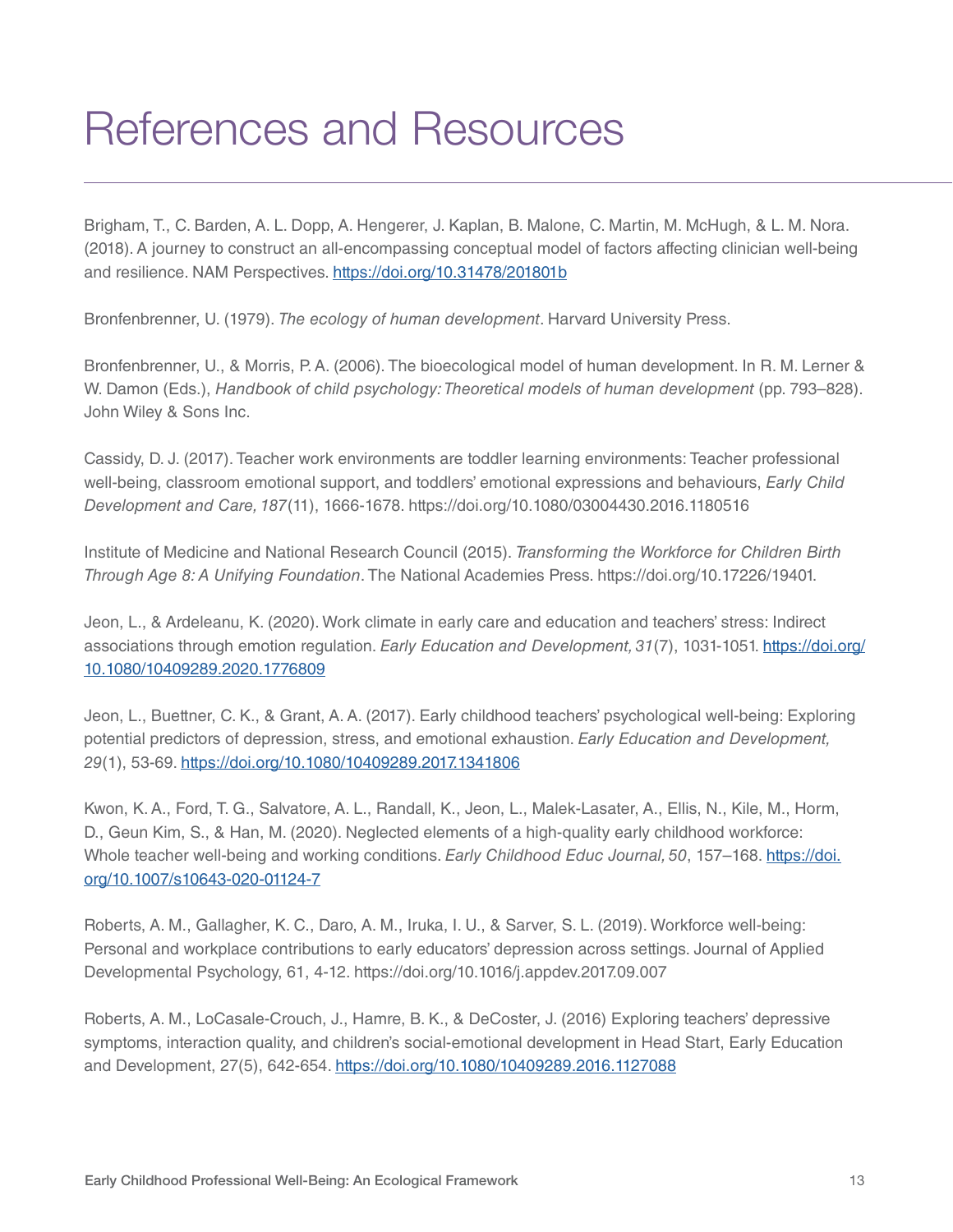Wells, M. B. (2015). Predicting preschool teacher retention and turnover in newly hired Head Start teachers across the first half of the school year. Early Childhood Research Quarterly, 30, Part A, 152-159. https://doi.org/10.1016/j.ecresq.2014.10.003

Whitaker, R. C., Dearth-Wesley, T., Gooze, R. A., Becker, B. D., Gallagher, K. C., & McEwen, B. S. (2014). Adverse childhood experiences, dispositional mindfulness, and adult health. Preventive Medicine, 67, 147-153. http://dx.doi.org/10.1016/j.ypmed.2014.07.029